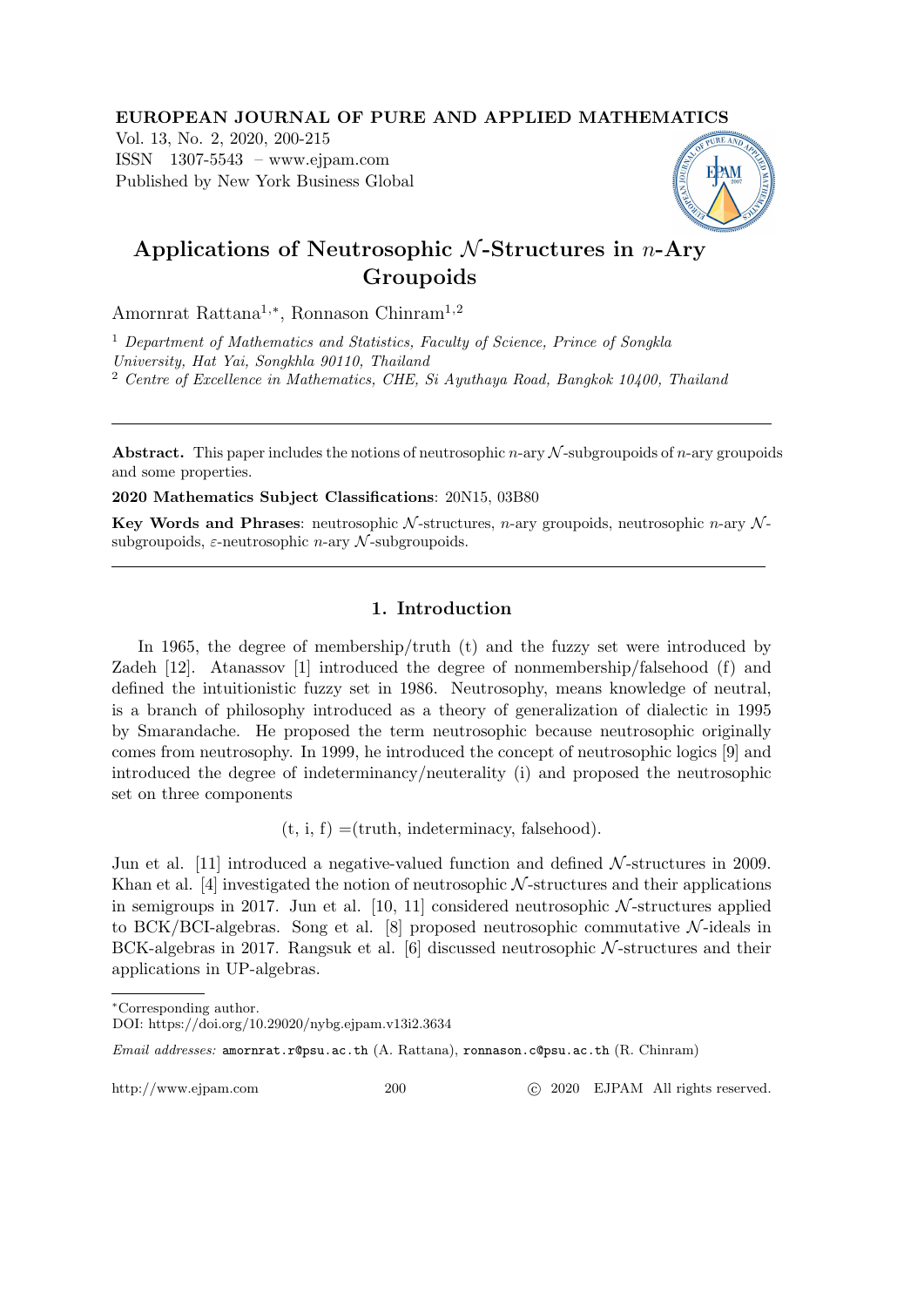Algebraic systems with one *n*-ary operation, for  $n > 2$ , have been widely investigated (see, e.g., [2, 3, 5, 7]). Algebraic n-ary systems have been applied in several fields of mathematics.

The purpose of this paper is to investigate the extension of neutrosophic  $N$ -structures in semigroups  $[4]$  to *n*-ary groupoids. Some basic notations and definitions will be presented in section 2. In section 3, we extend the results of neutrosophic  $N$ -structures and their applications in semigroups to  $n$ -ary groupoids. Section 4 contains a brief summary of this paper.

#### 2. Preliminaries

The aim of this section is to review some notations and definitions of  $n$ -ary groupoids and neutrosophic  $N$ -structures which can be also found in [2–4].

## 2.1. n-ary groupoids

**Definition 1.** Let S be a nonempty set. The set S together with an n-ary operation  $f: S^n \to S$ , where  $n \geq 2$ , is called an n-ary groupoid and is denoted by  $(S, f)$ .

According to the general convention used in the theory of  $n$ -ary groupoids, the sequence of elements  $x_i, x_{i+1}, \ldots, x_j$  is denoted by  $x_i^j$  $i<sup>j</sup>$ . In the case  $j < i$ , it is the empty symbol. If  $x_{i+1} = x_{i+2} = \ldots = x_{i+t} = x$ , then we write  $x^{(t)}$  instead of  $x_{i+1}^{i+t}$ . In this convention,  $f(x_1, x_2, \ldots, x_n) = f(x_1^n)$ , and

$$
f(x_1, \ldots, x_i, \underbrace{x, \ldots, x}_{t}, x_{i+t+1}, \ldots, x_n) = f(x_1^i, x^{(t)}, x_{i+t+1}^n).
$$

**Definition 2.** A nonempty subset T of an n-ary groupoids  $(S, f)$  is an n-ary subgroupoid of S if  $(T, f)$  is an n-ary groupoid, i.e., if it is closed under the operation f.

#### 2.2. Neutrosophic  $N$ -structures

**Definition 3.** A neutrosophic N-structure over X is defined to be the structure

$$
X_N := \frac{X}{(T_N, I_N, F_N)} = \left\{ \frac{x}{(T_N(x), I_N(x), F_N(x))} \mid x \in X \right\}
$$

where  $T_N$ ,  $I_N$  and  $F_N$  are N-functions on X which are called the truth membership function, the indeterminacy membership function and the falsity membership function on  $X$ , respectively.

**Definition 4.** Let  $X_N = \frac{X}{\sqrt{T+1}}$  $\frac{X}{(T_N, I_N, F_N)}$  and  $X_M = \frac{X}{(T_M, I_M)}$  $\overline{(T_M, I_M, F_M)}$  be neutrosophic N. structures over X.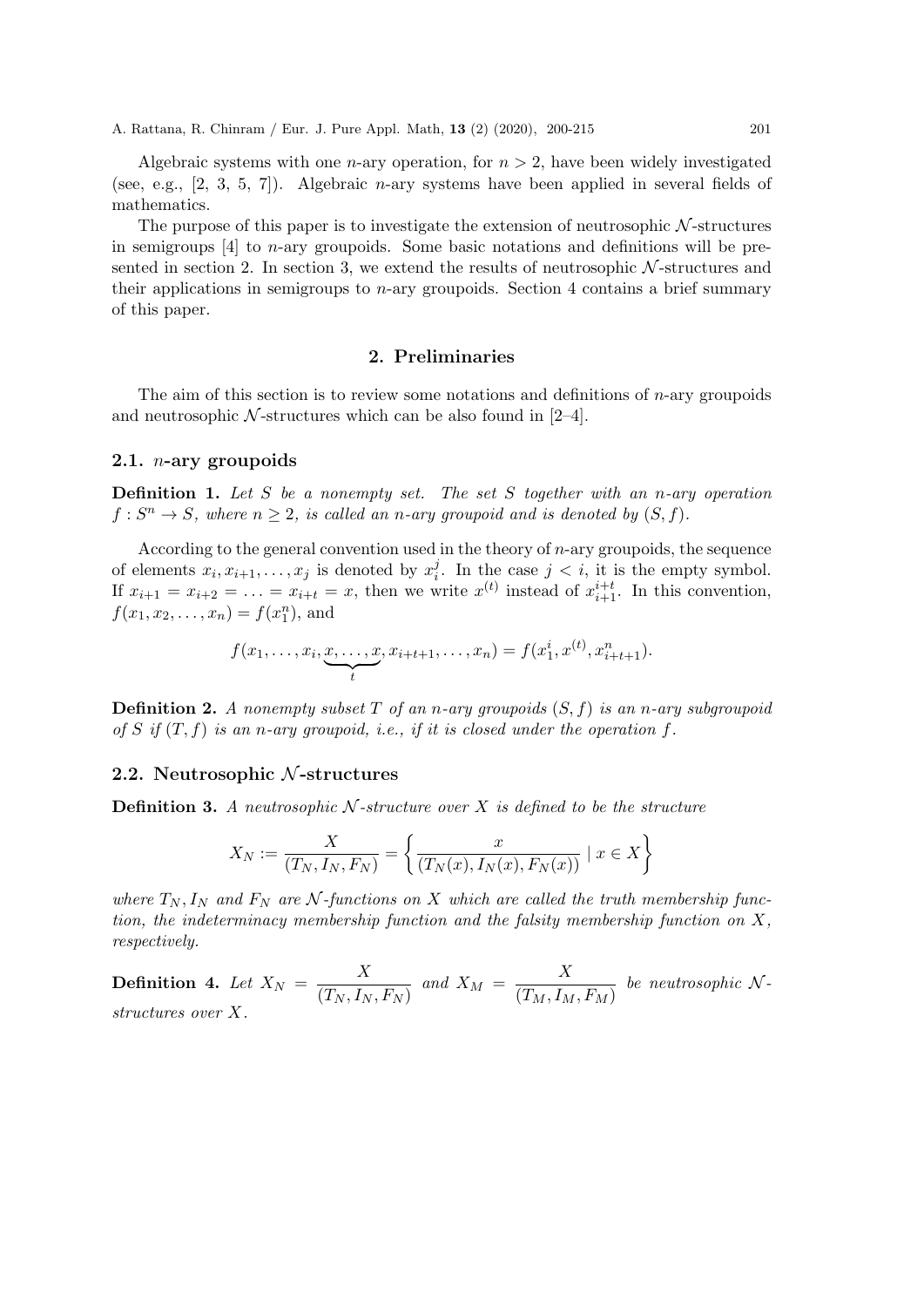(1)  $X_N$  is a neutrosophic N-substructure of  $X_M$  over X, denoted by  $X_N \subseteq X_M$ , if it satisfies the conditions

$$
T_N(x) \ge T_M(x), I_N(x) \le I_M(x), F_N(x) \ge F_M(x)
$$

for all  $x \in X$ .

We have that  $X_N \subseteq X_M$  and  $X_M \subseteq X_N$  if and only if  $X_N = X_M$ .

(2) The union of  $X_N$  and  $X_M$ , denoted it briefly by  $X_{N\cup M}$ , is defined to be a neutrosophic N -structure

$$
X_{N \cup M} = \frac{X}{(T_{N \cup M}, I_{N \cup M}, F_{N \cup M})}
$$

where

$$
T_{N \cup M}(x) = \bigwedge \{T_N(x), T_M(x)\},
$$
  
\n
$$
I_{N \cup M}(x) = \bigvee \{I_N(x), I_M(x)\},
$$
  
\n
$$
F_{N \cup M}(x) = \bigwedge \{F_N(x), F_M(x)\}.
$$

(3) The intersection of  $X_N$  and  $X_M$ , written it simply as  $X_{N\cap M}$ , is defined to be a neutrosophic N -structure

$$
X_{N\cap M} = \frac{X}{(T_{N\cap M}, I_{N\cap M}, F_{N\cap M})}
$$

where

$$
T_{N\cap M}(x) = \bigvee \{T_N(x), T_M(x)\},
$$
  
\n
$$
I_{N\cap M}(x) = \bigwedge \{I_N(x), I_M(x)\},
$$
  
\n
$$
F_{N\cap M}(x) = \bigvee \{F_N(x), F_M(x)\}.
$$

**Definition 5.** Let  $X_N := \frac{X}{\sqrt{T} - I}$  $\frac{1}{(T_N, I_N, F_N)}$  be a neutrosophic N-structure over X. The complement of  $X_N$ , denoted by  $X_{N_c}$ , is defined to be a neutrosophic N-structure

$$
X_{N^c}:=\frac{X}{(T_{N^c},I_{N^c},F_{N^c})}
$$

over  $X$ , where

$$
T_{N^c}(x) = -1 - T_N(x), \ I_{N^c}(x) = -1 - I_N(x), \ F_{N^c}(x) = -1 - F_N(x)
$$

for all  $x \in X$ .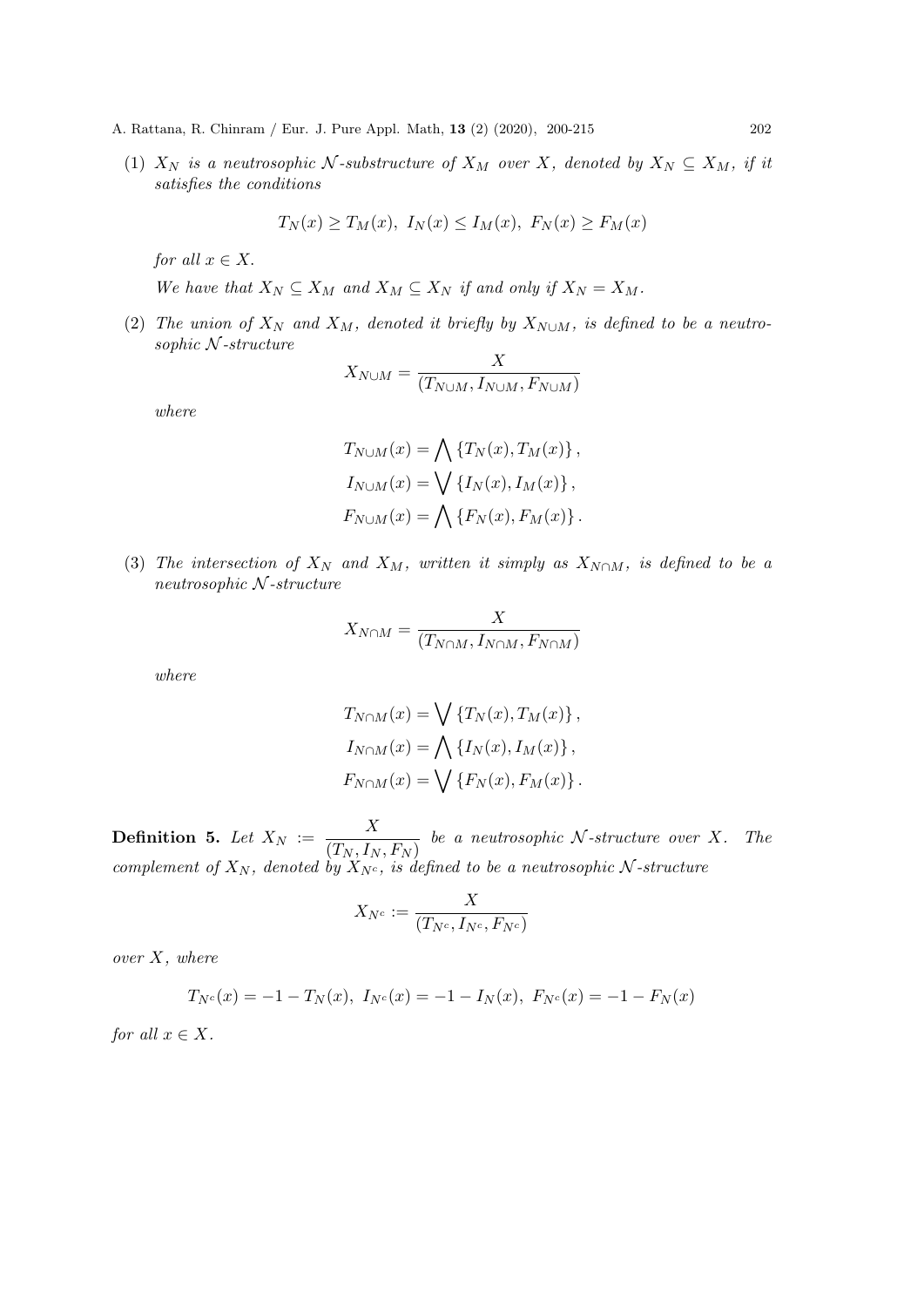**Definition 6.** Let  $X_N$  be a neutrosophic N-structure over X and let  $\alpha, \beta, \gamma$  be real numbers such that  $\alpha, \beta, \gamma \in [-1, 0]$ . Define the sets

$$
T_N^{\alpha} = \{ x \in X \mid T_N(x) \le \alpha \},
$$
  
\n
$$
I_N^{\beta} = \{ x \in X \mid I_N(x) \ge \beta \},
$$
  
\n
$$
F_N^{\gamma} = \{ x \in X \mid F_N(x) \le \gamma \}.
$$

We call a set

$$
X_N(\alpha, \beta, \gamma) = \{ x \in X \mid T_N(x) \le \alpha, I_N(x) \ge \beta, F_N(x) \le \gamma \}
$$

an  $(\alpha, \beta, \gamma)$ -level set of  $X_N$ .

For the convenience, we note that

$$
X_N(\alpha, \beta, \gamma) = T_N^{\alpha} \cap I_N^{\beta} \cap F_N^{\gamma}.
$$

From now on, an *n*-ary groupoid  $X$  denotes the universe of discourse unless otherwise specified.

#### 3. Main results

In this section, we will look closely at neutrosophic n-ary N-subgroupoids, the  $(\alpha, \beta, \gamma)$ level set, the intersection of neutrosophic n-ary  $\mathcal N$ -subgroupoids, neutrosophic n-ary  $\mathcal N$ subgroupoid products,  $\varepsilon$ -neutrosophic *n*-ary  $N$ -subgroupoids, homomorphic preimage of the neutrosophic  $n$ -ary  $\mathcal N$ -subgroupoids and onto homomorphic image of the neutrosophic  $n$ -ary  $\mathcal N$ -subgroupoids.

**Definition 7.** Let  $X_N := \frac{X}{\sqrt{T} - \frac{I}{I}}$  $\frac{1}{(T_N, I_N, F_N)}$  be a neutrosophic structure over an n-ary groupoid X. Then  $X_N$  is called a neutrosophic n-ary N-subgoupoid of X if the following conditions are valid:

$$
T_N(f(x_1^n)) \le \bigvee \{T_N(x_1), \dots, T_N(x_n)\},
$$
  
\n
$$
I_N(f(x_1^n)) \ge \bigwedge \{I_N(x_1), \dots, I_N(x_n)\},
$$
  
\n
$$
F_N(f(x_1^n)) \le \bigvee \{F_N(x_1), \dots, F_N(x_n)\},
$$

for all  $x_1, x_2, \ldots, x_n \in X$ .

**Theorem 1.** Let  $X_N$  be a neutrosophic n-ary N-subgroupoid of an n-ary groupoid X and let  $\alpha, \beta, \gamma \in [-1, 0]$ . If the  $(\alpha, \beta, \gamma)$ -level set of  $X_N$  is nonempty, then it is an n-ary subgroupoid of X.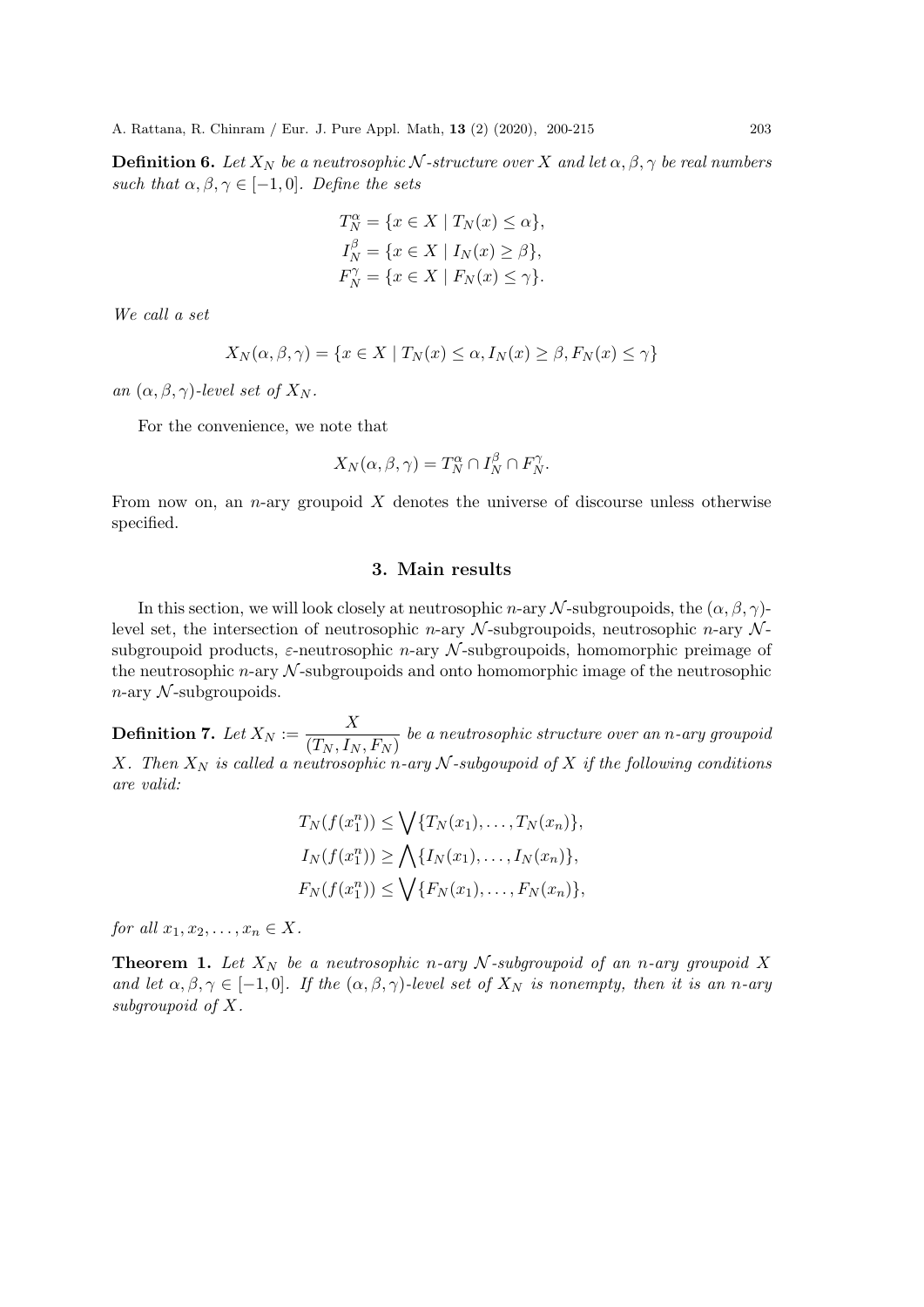*Proof.* Let  $x_1, \ldots, x_n \in X_N(\alpha, \beta, \gamma)$ . Then

$$
T_N(x_1) \leq \alpha, I_N(x_1) \geq \beta, F_N(x_1) \leq \gamma, \dots, T_N(x_n) \leq \alpha, I_N(x_n) \geq \beta, F_N(x_n) \leq \gamma.
$$

It follows that

$$
T_N(f(x_1^n)) \le \bigvee \{T_N(x_1), \dots, T_N(x_n)\} \le \alpha,
$$
  
\n
$$
I_N(f(x_1^n)) \ge \bigwedge \{I_N(x_1), \dots, I_N(x_n)\} \ge \beta,
$$
  
\n
$$
F_N(f(x_1^n)) \le \bigvee \{F_N(x_1), \dots, F_N(x_n)\} \le \gamma.
$$

Therefore  $f(x_1^n) \in X_N(\alpha, \beta, \gamma)$ . This implies that  $X_N(\alpha, \beta, \gamma)$  is an *n*-ary subgroupoid of  $X<sub>l</sub>$ 

**Theorem 2.** Let  $X_N$  be a neutrosophic  $N$ -structure over an n-ary groupoid  $X$ . If  $T_N^{\alpha}$ ,  $I_N^{\beta}$  and  $F_N^{\gamma}$  are n-ary subgroupoids of  $X$  for all  $\alpha, \beta, \gamma \in [-1, 0]$ , then  $X_N$  is a neutrosophic  $N_N^{\gamma}$  are n-ary subgroupoids of X for all  $\alpha, \beta, \gamma \in [-1,0]$ , then  $X_N$  is a neutrosophic  $n$ -ary  $N$ -subgroupoid of X.

*Proof.* We prove this theorem by contradiction. Assume that there exist  $x_1, \ldots, x_n \in X$ such that  $T_N(f(x_1^n)) > \sqrt{\{T_N(x_1), \ldots, T_N(x_n)\}}$ . Then

$$
T_N(f(x_1^n)) > t_\alpha \ge \bigvee \{T_N(x_1), \ldots, T_N(x_n)\}
$$

for some  $t_{\alpha} \in [-1,0)$ . Thus  $x_1, \ldots, x_n \in T_N^{t_{\alpha}}$  but  $f(x_1^n) \notin T_N^{t_{\alpha}}$ , which is a contradiction. Thus

$$
T_N(f(x_1^n)) \le \bigvee \{T_N(x_1), \ldots, T_N(x_n)\}
$$

for all  $x_1, \ldots, x_n \in X$ .

We now assume that  $I_N(f(x_1^n)) < \bigvee \{I_N(x_1), \ldots, I_N(x_n)\}$  for some  $x_1, \ldots, x_n \in X$ . Then

$$
I_N(f(x_1^n)) < t_\beta \le \bigvee \{I_N(x_1), \ldots, I_N(x_n)\}
$$

for some  $t_{\beta} \in [-1,0)$ . Thus  $x_1, \ldots, x_n \in I_N^{t_{\beta}}$  $f_N^{t_\beta}$  but  $f(x_1^n) \notin I_N^{t_\beta}$  $N<sup>t</sup>$ . This is a contradiction. Hence

$$
I_N(f(x_1^n)) \ge \bigwedge \{I_N(x_1), \ldots, I_N(x_n)\}
$$

for all  $x_1, \ldots, x_n \in X$ .

It remains to prove that

$$
F_N(f(x_1^n)) \le \bigvee \{F_N(x_1), \dots, F_N(x_n)\}
$$

for all  $x_1, \ldots, x_n \in X$ . Suppose contrary to our claim that there are  $x_1, \ldots, x_n \in X$  such that  $F_N(f(x_1^n)) > \sqrt{\{F_N(x_1), \ldots, F_N(x_n)\}}$ . Then

$$
F_N(f(x_1^n)) > t_\gamma \ge \bigvee \{F_N(x_1), \ldots, F_N(x_n)\}
$$

for some  $t_{\gamma} \in [-1,0)$ . Thus  $x_1, \ldots, x_n \in F_N^{t_{\gamma}}$  $f_N^{t_{\gamma}}$  but  $f(x_1^n) \notin F_N^{t_{\gamma}}$  $N'$ , which is a contradiction.

Therefore  $X_N$  is a neutrosophic *n*-ary  $\mathcal N$ -subgroupoid of X.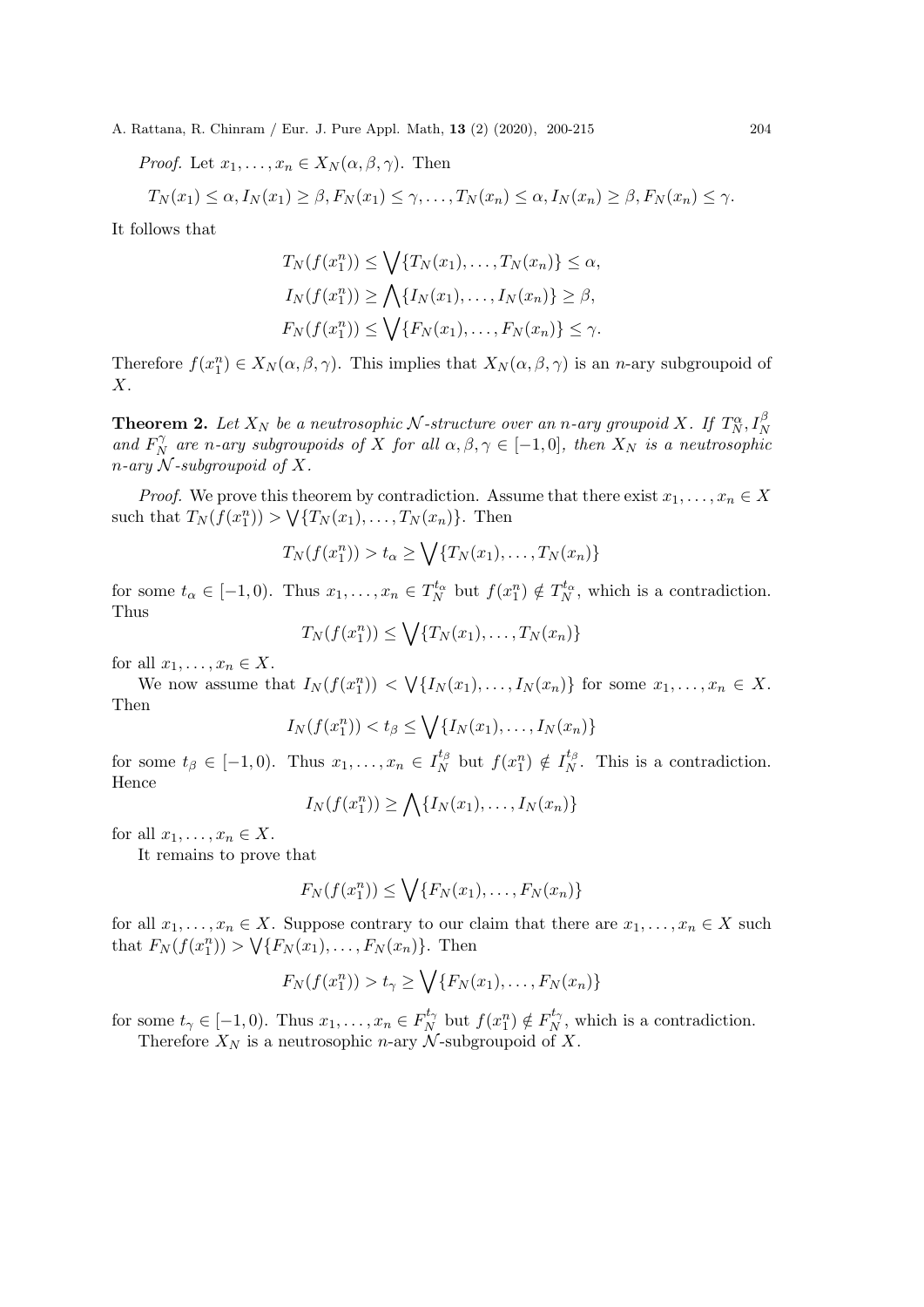**Theorem 3.** Let  $X_N := \frac{X}{\sqrt{T+1}}$  $\frac{X}{(T_N, I_N, F_N)}$  and  $X_M := \frac{X}{(T_M, I_M)}$  $\overline{(T_M, I_M, F_M)}$  be two neutrosophic n-ary N-subgroupoids over X. Then  $X_{N\cap M}$  is also a neutrosophic n-ary N-subgroupoid of  $X$ .

*Proof.* Let  $x_1, \ldots, x_n \in X$ . We obtain

$$
T_{N \cap M}(f(x_1^n)) = \bigvee \{T_N(f(x_1^n)), T_M(f(x_1^n))\}
$$
  
\n
$$
\leq \bigvee \bigvee \{ \bigvee \{T_N(x_1), \dots, T_N(x_n)\}, \bigvee \{T_M(x_1), \dots, T_M(x_n)\} \big\}
$$
  
\n
$$
= \bigvee \bigvee \{ \bigvee \{T_N(x_1), T_M(x_1)\}, \dots, \bigvee \{T_N(x_n), T_M(x_n)\} \big\}
$$
  
\n
$$
= \bigvee \{T_{N \cap M}(x_1), \dots, T_{N \cap M}(x_n) \},
$$
  
\n
$$
I_{N \cap M}(f(x_1^n)) = \bigwedge \{I_N(f(x_1^n)), I_M(f(x_1^n))\}
$$
  
\n
$$
\geq \bigwedge \{ \bigwedge \{I_N(x_1), \dots, I_N(x_n)\}, \bigwedge \{I_M(x_1), \dots, I_M(x_n)\} \} \}
$$
  
\n
$$
= \bigwedge \{ \bigwedge \{I_N(x_1), I_M(x_1)\}, \dots, \bigwedge \{I_N(x_n), I_M(x_n)\} \} \}
$$
  
\n
$$
= \bigwedge \{I_{N \cap M}(x_1), \dots, I_{N \cap M}(x_n) \},
$$
  
\n
$$
F_{N \cap M}(f(x_1^n)) = \bigvee \{F_N(f(x_1^n)), F_M(f(x_1^n))\}
$$
  
\n
$$
\leq \bigvee \{ \bigvee \{F_N(x_1), \dots, F_N(x_n)\}, \bigvee \{F_M(x_1), \dots, F_M(x_n)\} \}
$$
  
\n
$$
= \bigvee \{F_{N \cap M}(x_1), \dots, F_{N \cap M}(x_n) \}
$$

for all  $x_1, \ldots, x_n \in X$ . Therefore  $X_{N \cap M}$  is a neutrosophic *n*-ary  $N$ -subgroupoid of X.

**Corollary 1.** Let  $\{X_{N_i} \mid i \in \mathbb{N}\}\$  be a family of neutrosophic n-ary N-subgroupoids of an n-ary groupoid X.Then  $\bigcap_{i\in\mathbb{N}}X_{N_i}$  is also a neutrosophic n-ary  $\mathcal N$ -subgroupoid of X.

For each  $i \in \{1, 2, ..., n\}$ , let  $X_{N_i} := \frac{X}{(T_{i1} + T_{i2})}$  $\overline{(T_{N_i}, I_{N_i}, F_{N_i})}$  be a neutrosophic N-structure over an n-ary groupoid  $(X, f)$ . Then a neutrosophic N-structure over X

 $\ddot{x}$ 

$$
X_{N_1} \odot \ldots \odot X_{N_n} = \frac{X}{(T_{N_1} \odot \ldots \odot T_{N_n}, I_{N_1} \odot \ldots \odot I_{N_n}, F_{N_1} \odot \ldots \odot F_{N_n})}
$$
  
= 
$$
\left\{ \frac{x}{T_{N_1} \odot \ldots \odot T_{N_n}(x), I_{N_1} \odot \ldots \odot I_{N_n}(x), F_{N_1} \odot \ldots \odot F_{N_n}(x)} \Big| x \in X \right\}
$$

is defined to be a neutrosophic N-product of  $X_{N_1}, X_{N_2}, \ldots, X_{N_n}$  where

$$
T_{N_1} \odot \ldots \odot T_{N_n}(x) = \begin{cases} \bigwedge_{x=f(x_1^n)} \{T_{N_1}(x_1) \vee \ldots \vee T_{N_n}(x_n)\}, & \text{if } x = f(x_1^n) \exists x_1, ..., x_n \in X, \\ 0, & \text{otherwise,} \end{cases}
$$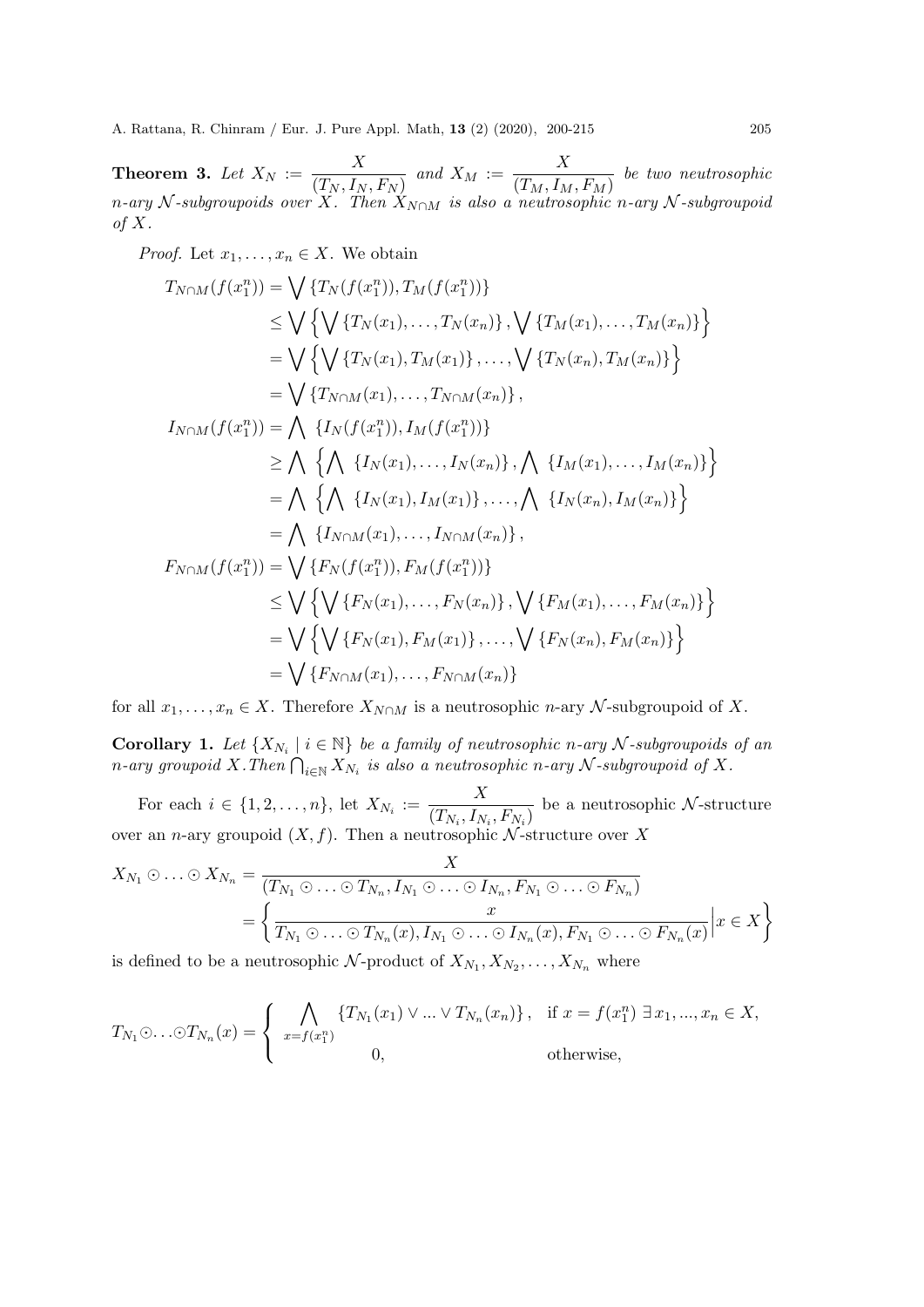$$
I_{N_1} \odot \ldots \odot I_{N_n}(x) = \begin{cases} \bigvee_{x=f(x_1^n)} \{I_{N_1}(x_1) \wedge \ldots \wedge I_{N_n}(x_n)\}, & \text{if } x = f(x_1^n) \exists x_1, ..., x_n \in X, \\ -1, & \text{otherwise}, \end{cases}
$$

and

$$
F_{N_1} \odot \ldots \odot F_{N_n}(x) = \begin{cases} \bigwedge_{x=f(x_1^n)} \{F_{N_1}(x_1) \vee \ldots \vee F_{N_n}(x_n)\}, & \text{if } x = f(x_1^n) \exists x_1, ..., x_n \in X, \\ 0, & \text{otherwise.} \end{cases}
$$

If  $X_N = X_{N_1} = X_{N_2} = \ldots = X_{N_n}$ , then  $X_{N_1} \odot \ldots \odot X_{N_n}$  is denoted by  $\odot (X_N)^{(n)}$ . For any  $x \in X$ , the element  $\frac{x}{\sqrt{x}}$  $\overline{\odot(T_N)^{(n)}(x),\odot(I_N)^{(n)}(x),\odot(F_N)^{(n)}(x)}$  is denoted by

$$
\odot (X_N)^{(n)}(x) := \left( \odot (T_N)^{(n)}(x), \odot (I_N)^{(n)}(x), \odot (F_N)^{(n)}(x) \right).
$$

**Theorem 4.** A neutrosophic N-structure  $X_N$  over X is a neutrosophic N-subgroupoid of X if and only if  $\bigcirc (X_N)^{(n)} \subseteq X_N$ .

*Proof.* We first prove that if a neutrosophic  $N$ -structure  $X_N$  over X is a neutrosophic n-ary N-subgroupoid of X, then  $\odot (X_N)^{(n)} \subseteq X_N$ . We assume that  $X_N$  is a neutrosophic *n*-ary N-subgroupoid of X and let  $x \in X$ . If  $x \neq f(x_1^n)$  for all  $x_1, \ldots, x_n \in X$ , then this clearly forces  $\odot (X_N)^{(n)} \subseteq X_N$ . Suppose that there are  $x_1, \ldots, x_n \in X$  such that  $x = f(x_1^n)$ , we obtain

$$
\bigcirc (T_N)^{(n)}(x) = \bigwedge_{x=f(x_1^n)} \{T_N(x_1) \vee \ldots \vee T_N(x_n)\} \ge \bigwedge_{x=f(x_1^n)} T_N(f(x_1^n)) = T_N(x),
$$
  

$$
\bigcirc (I_N)^{(n)}(x) = \bigvee_{x=f(x_1^n)} \{I_N(x_1) \wedge \ldots \wedge I_N(x_n)\} \le \bigvee_{x=f(x_1^n)} I_N(f(x_1^n)) = I_N(x),
$$
  

$$
\bigcirc (F_N)^{(n)}(x) = \bigwedge_{x=f(x_1^n)} \{F_N(x_1) \vee \ldots \vee F_N(x_n)\} \ge \bigwedge_{x=f(x_1^n)} F_N(f(x_1^n)) = F_N(x).
$$

Therefore  $\odot (X_N )^{(n)} \subseteq X_N$ .

Conversely, let  $X_N$  be any neutrosophic *n*-ary  $\mathcal N$ -subgroupoid of X such that  $\odot (X_N)^{(n)} \subseteq$  $X_N$ . We only need to show that  $X_N$  is a neutrosophic *n*-ary  $N$ -subgroupoid of X. Let  $x_1, \ldots, x_n$  be elements of X and let  $x = f(x_1^n)$ . Then

$$
T_N(f(x_1^n)) = T_N(x) \leq \bigcirc (T_N)^{(n)}(x) = \bigwedge_{x=f(x_1^n)} \{T_N(x_1) \vee \ldots \vee T_N(x_n)\}
$$
  
\n
$$
\leq T_N(x_1) \vee \ldots \vee T_N(x_n),
$$
  
\n
$$
I_N(f(x_1^n)) = I_N(x) \geq \bigcirc (I_N)^{(n)}(x) = \bigvee_{x=f(x_1^n)} \{I_N(x_1) \wedge \ldots \wedge I_N(x_n)\}
$$
  
\n
$$
\geq I_N(x_1) \wedge \ldots \wedge I_N(x_n),
$$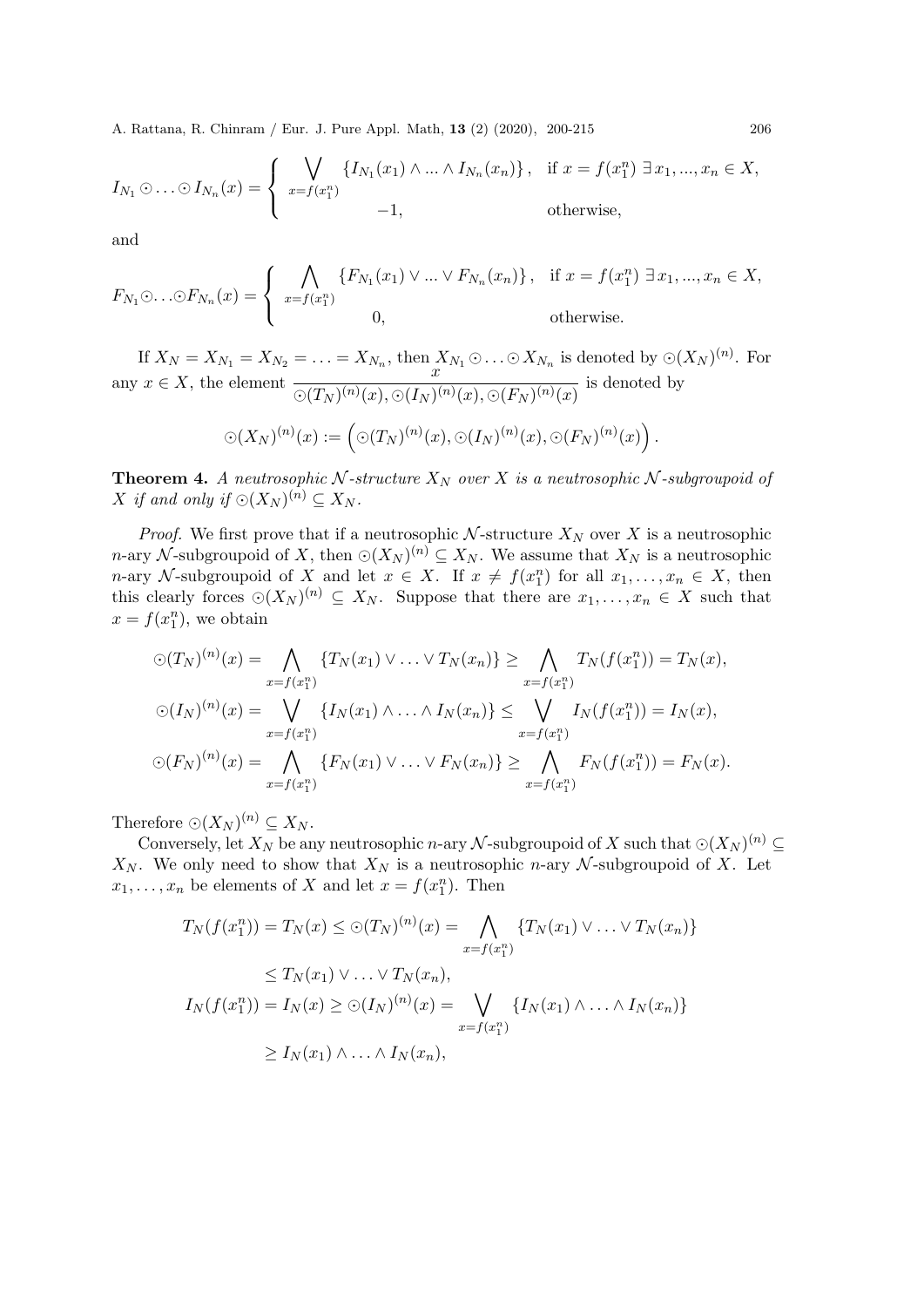$$
F_N(f(x_1^n)) = F_N(x) \leq \bigcirc (F_N)^{(n)}(x) = \bigwedge_{x = f(x_1^n)} \{F_N(x_1) \vee \dots \vee F_N(x_n)\}
$$
  

$$
\leq F_N(x_1) \vee \dots \vee F_N(x_n).
$$

Therefore  $X_N$  is a neutrosophic *n*-ary  $N$ -subgroupoid of X.

**Theorem 5.** Let X be an n-ary groupoid with identity e and let  $X_N := \frac{X}{(T - I)}$  $\frac{1}{(T_N, I_N, F_N)}$  be a neutrosophic n-ary  $N$ -subgroupoid over X such that

$$
X_N(e) \ge X_N(x)
$$

for all  $x \in X$ , that is,  $T_N(e) \leq T_N(x)$ ,  $I_N(e) \geq I_N(x)$  and  $F_N(e) \leq F_N(x)$  for all  $x \in X$ . If  $X_N$  is a neutrosophic n-ary N-subgroupoid of X, then  $\odot (X_N)^{(n)} = X_N$ .

*Proof.* For any  $x \in X$ , we have

$$
\bigcirc (T_N)^{(n)}(x) = \bigwedge_{x=f(x_1^n)} \{T_N(x_1) \vee \ldots \vee T_N(x_n)\} \le T_N(x) \vee T_N(e) = T_N(x),
$$
  

$$
\bigcirc (I_N)^{(n)}(x) = \bigvee_{x=f(x_1^n)} \{I_N(x_1) \wedge \ldots \wedge I_N(x_n)\} \ge I_N(x) \wedge I_N(e) = I_N(x),
$$
  

$$
\bigcirc (F_N)^{(n)}(x) = \bigwedge_{x=f(x_1^n)} \{F_N(x_1) \vee \ldots \vee F_N(x_n)\} \le F_N(x) \vee F_N(e) = F_N(x).
$$

This shows that  $X_N \subseteq \odot(X_N)^{(n)}$ . From Theorem 4, we already have  $\odot(X_N)^{(n)} \subseteq X_N$ . Then  $\odot (X_N )^{(n)} = X_N$ .

**Definition 8.** A neutrosophic N-structure  $X_N$  over X is said to be an  $\varepsilon$ -neutrosophic  $n$ -ary  $N$ -subgroupoid of  $X$  if the conditions

$$
T_N(f(x_1^n)) \le \bigvee \{T_N(x_1), \dots, T_N(x_n), \varepsilon_T\},
$$
  
\n
$$
I_N(f(x_1^n)) \ge \bigwedge \{I_N(x_1), \dots, I_N(x_n), \varepsilon_I\},
$$
  
\n
$$
F_N(f(x_1^n)) \le \bigvee \{F_N(x_1), \dots, F_N(x_n), \varepsilon_F\},
$$

hold for all  $x_1, \ldots, x_n \in X$  where  $\varepsilon_T, \varepsilon_I, \varepsilon_F \in [-1, 0].$ 

**Proposition 1.** Let  $X_N$  be an  $\varepsilon$ -neutrosophic n-ary N-subgroupoid of X. If  $X_N(x) \leq$  $(\varepsilon_T, \varepsilon_I, \varepsilon_F)$ , that is,  $T_N(x) \geq \varepsilon_T$ ,  $I_N(x) \leq \varepsilon_I$ ,  $F_N(x) \geq \varepsilon_F$  for all  $x \in X$ , then  $X_N$  is a neutrosophic n-ary  $N$ -subgroupoid of X.

**Theorem 6.** Let  $X_N$  be a neutrosophic N-structure over X and let  $\alpha, \beta, \gamma$  be real numbers on the interval  $[-1,0]$ . If  $X_N$  is an  $\varepsilon$ -neutrosophic n-ary N-subgroupoid of X, then the  $(\alpha, \beta, \gamma)$ -level set of  $X_N$  is an n-ary subgroupoid of X whenever  $(\alpha, \beta, \gamma) \leq (\varepsilon_T, \varepsilon_I, \varepsilon_F)$ , that is  $\alpha \geq \varepsilon_T, \beta \leq \varepsilon_I$ , and  $\gamma \geq \varepsilon_F$ .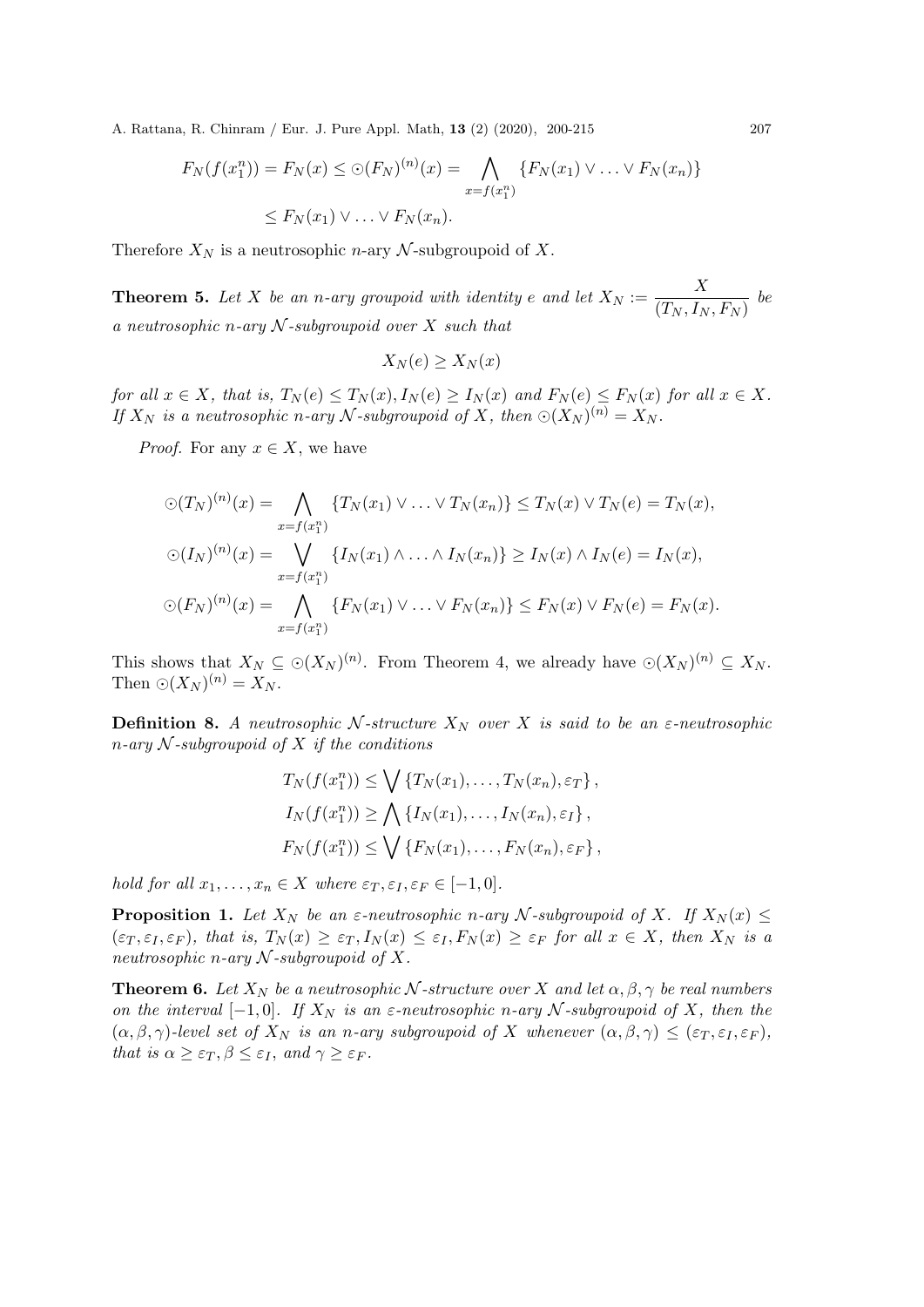*Proof.* Assume that  $X_N(\alpha, \beta, \gamma) \neq \emptyset$  for  $\alpha, \beta, \gamma \in [-1, 0]$ . Let  $x_1, \ldots, x_n \in X_N(\alpha, \beta, \gamma)$ . Then  $T_N(x_1) \leq \alpha$ ,  $I_N(x_1) \geq \beta$ ,  $F_N(x_1) \leq \gamma$ , ...,  $T_N(x_n) \leq \alpha$ ,  $I_N(x_n) \geq \beta$ ,  $F_N(x_n) \leq \gamma$ . It follows that

$$
T_N(f(x_1^n)) \le \bigvee \{T_N(x_1), \dots, T_N(x_n), \varepsilon_T\} \le \bigvee \{\alpha, \varepsilon_T\} = \alpha,
$$
  
\n
$$
I_N(f(x_1^n)) \ge \bigwedge \{I_N(x_1), \dots, I_N(x_n), \varepsilon_I\} \ge \bigwedge \{\beta, \varepsilon_I\} = \beta,
$$
  
\n
$$
F_N(f(x_1^n)) \le \bigvee \{F_N(x_1), \dots, F_N(x_n), \varepsilon_F\} \le \bigvee \{\gamma, \varepsilon_F\} = \gamma.
$$

Hence  $f(x_1^n) \in X_N(\alpha, \beta, \gamma)$ . It follows that  $X_N(\alpha, \beta, \gamma)$  is an *n*-ary subgroupoid of X.

**Theorem 7.** Let  $X_N$  be a neutrosophic N-structure over X and let  $\alpha, \beta, \gamma$  be real numbers on the interval  $[-1,0]$ . If  $T_N^{\alpha}, I_N^{\beta}$  and  $F_N^{\gamma}$  $\mathop{\mathrm{d}}\limits^{\gamma}_N$  are n-ary subgroupoids of X for all  $\varepsilon_T, \varepsilon_I, \varepsilon_F \in \mathbb{R}^N$  $[-1, 0]$  and  $(\alpha, \beta, \gamma) \leq (\varepsilon_T, \varepsilon_T, \varepsilon_F)$ , then  $X_N$  is an  $\varepsilon$ -neutrosophic n-ary N-subgroupoid of  $X$ .

Proof. We prove this theorem by contradiction. We begin the proof by assuming that

$$
T_N(f(x_1^n)) > \bigvee \{T_N(x_1), \ldots, T_N(x_n), \varepsilon_T\}.
$$

for some  $x_1, \ldots, x_n \in X$ . Then

$$
T_N(f(x_1^n)) > t_\alpha \ge \bigvee \{T_N(x_1), \dots, T_N(x_n), \varepsilon_T\}
$$

for some  $t_{\alpha} \in [-1,0)$ . It follows that  $x_1, \ldots, x_n \in T_N^{t_{\alpha}}$ ,  $f(x_1^n) \notin T_N^{t_{\alpha}}$  and  $t_{\alpha} \geq \varepsilon_T$ . This is a contradiction since  $T_N^{t_\alpha}$  is an *n*-ary subgroupoid of X by hypothesis. Thus

$$
T_N(f(x_1^n)) \le \bigvee \{T_N(x_1), \ldots, T_N(x_n), \varepsilon_T\}
$$

for all  $x_1, \ldots, x_n \in X$ .

Suppose now that there are  $x_1, \ldots, x_n \in X$  such that

$$
I_N(f(x_1^n)) < \bigwedge \{I_N(x_1), \ldots, I_N(x_n), \varepsilon_I\}.
$$

Then

$$
I_N(f(x_1^n)) < t_\beta \le \bigwedge \{I_N(x_1), \dots, I_N(x_n), \varepsilon_I\}
$$

for some  $t_{\beta} \in [-1,0)$ . It follows that  $x_1, \ldots, x_n \in I_N^{t_{\beta}}$  $f_{N}^{t_{\beta}}, f(x_{1}^{n}) \notin I_{N}^{t_{\beta}}$  $t_{N}^{\mu_{\beta}}$  and  $t_{\beta} \leq \varepsilon_{I}$ . This contradicts to the fact that  $I_N^{t_\beta}$  $\frac{N}{N}$  is an *n*-ary subgroupoid of X. Thus

$$
I_N(f(x_1^n)) \ge \bigwedge \{I_N(x_1), \ldots, I_N(x_n), \varepsilon_I\}
$$

for all  $x_1, \ldots, x_n \in X$ .

Similarly, assume that

$$
F_N(f(x_1^n)) > \bigvee \{F_N(x_1), \ldots, F_N(x_n), \varepsilon_F\}
$$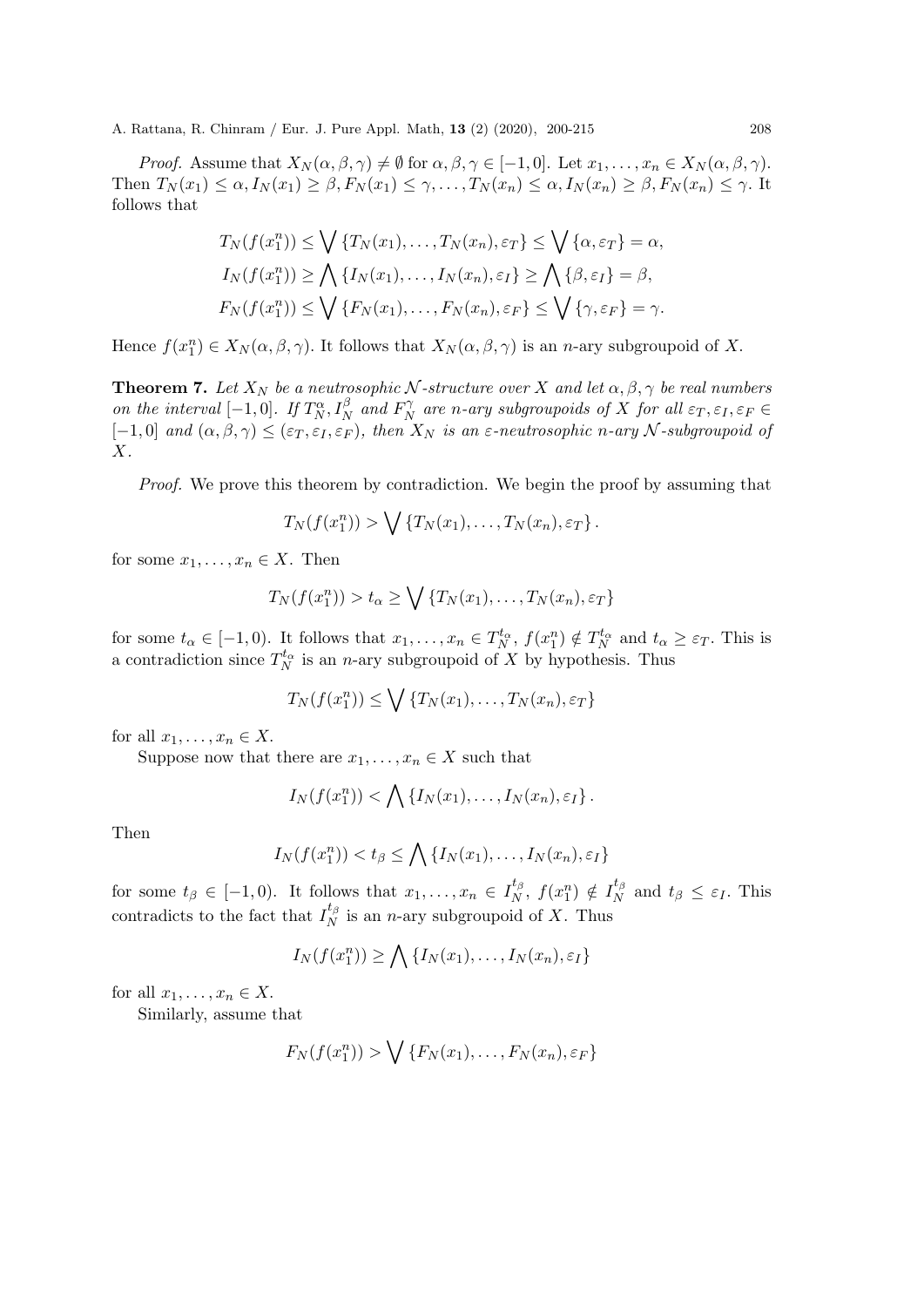for some  $x_1, \ldots, x_n \in X$ . Then

$$
F_N(x_1^n) > t_\gamma \ge \bigvee \{F_N(x_1), \dots, F_N(x_n), \varepsilon_F\}
$$

for some  $t_{\gamma} \in [-1,0)$ . It implies that  $x_1, \ldots, x_n \in F_N^{t_{\gamma}}$  $f_N^{t_\gamma}, f(x_1^n) \notin F_N^{t_\gamma}$  $t_{\gamma}^{t_{\gamma}}$  and  $t_{\gamma} \geq \varepsilon_F$ . This is a contradiction since  $F_N^{t_{\gamma}}$  $N^{\iota_{\gamma}}$  is an *n*-ary subgroupoid of X. Thus

$$
F_N(f(x_1^n)) \le \bigvee \{F_N(x_1), \dots, F_N(x_n), \varepsilon_F\}
$$

for all  $x_1, \ldots, x_n \in X$ . Therefore  $X_N$  is an  $\varepsilon$ -neutrosophic n-ary N-subgroupoid of X.

**Theorem 8.** Let  $\varepsilon_T, \varepsilon_I, \varepsilon_F, \delta_T, \delta_I, \delta_F \in [-1, 0]$ . Let  $X_N$  and  $X_M$  be an  $\varepsilon$ -neutrosophic n-ary N-subgroupoid and a  $\delta$ -neutrosophic n-ary N-subgroupoid of X, respectively. The intersection of  $X_N$  and  $X_M$  is a  $\xi$ -neutrosophic n-ary  $\mathcal N$ -subgroupoid of  $X$  for  $\xi := \varepsilon \wedge \delta$ where  $(\xi_T, \xi_I, \xi_F) = (\varepsilon_T \vee \delta_T, \varepsilon_I \wedge \delta_I, \varepsilon_F \vee \delta_F).$ 

*Proof.* For any  $x_1, \ldots, x_n \in X$ , we have

$$
T_{N \cap M}(f(x_1^n)) = \bigvee \{T_N(f(x_1^n)), T_M(f(x_1^n))\}
$$
  
\n
$$
\leq \bigvee \bigvee \bigvee \{T_N(x_1), \dots, T_N(x_n), \varepsilon_T\}, \bigvee \{T_M(x_1), \dots, T_M(x_n), \delta_T\} \bigvee \{T_N(x_1), \dots, T_M(x_n), \delta_T\} \bigvee \{T_N(x_1), \dots, T_M(x_n), \delta_T\} \bigvee \{T_N(x_1), \dots, T_M(x_n), \delta_T\} \bigvee \{T_N(x_1), T_M(x_1), \delta_T\}, \dots, \bigvee \{T_N(x_n), T_M(x_n), \delta_T\} \bigvee \{T_N(x_n), T_M(x_n)\}, \varepsilon_T \} = \bigvee \{T_{N \cap M}(x_1), \dots, T_{N \cap M}(x_n), \delta_T\},
$$
  
\n
$$
= \bigvee \{T_{N \cap M}(x_1), \dots, T_{N \cap M}(x_n), \delta_T\},
$$
  
\n
$$
= \bigwedge \{T_N(x_1), \dots, T_N(x_n), \delta_T\}, \bigwedge \{T_M(x_1), \dots, T_M(x_n), \delta_T\} \bigvee \{T_N(x_n), \delta_T\} \bigvee \{T_N(x_n), \delta_T\} \bigvee \{T_N(x_1), \dots, T_N(x_n), \delta_T\}, \bigwedge \{T_M(x_1), \dots, T_M(x_n), \delta_T\} \bigvee \{T_N(x_n), T_M(x_n), \delta_T\} \bigvee \{T_N(x_n), T_M(x_n), \delta_T\} \bigvee \{T_N(x_n), T_M(x_n), \delta_T\}.
$$
  
\n
$$
= \bigwedge \{T_N(x_1), T_M(x_1), \dots, T_N(x_n), \delta_T\},
$$
  
\n
$$
= \bigwedge \{T_N(x_1), \dots, T_N(x_n), \delta_T\}, \bigvee \{T_N(x_n), T_M(x_n), \delta_T\} \bigvee \{T_N(x_n), \dots, T_M(x_n), \delta_F\} \bigvee \{T_N(x_n), \dots, T_N(x_n), \delta_F\} \bigvee \{T_N(x_n), \dots, T_N(x_n), \delta_F\} \bigvee \{T_N(x_n), \dots, T_N(x_n), \delta_F\} \bigvee \{T_N(x_n),
$$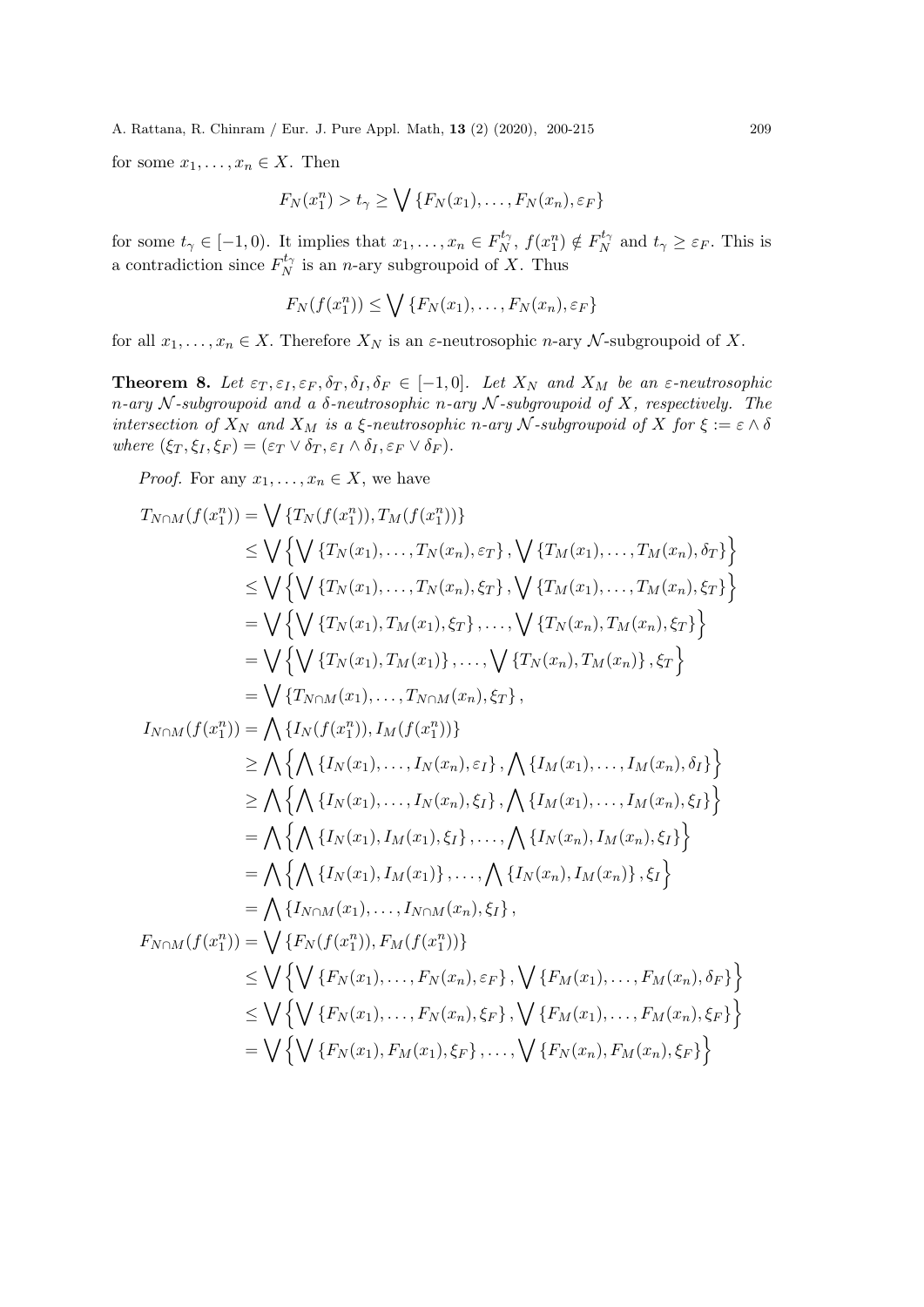= 
$$
\bigvee \{ \bigvee \{ F_N(x_1), F_M(x_1) \}, \dots, \bigvee \{ F_N(x_n), F_M(x_n) \}, \xi_F \}
$$
  
=  $\bigvee \{ F_{N \cap M}(x_1), \dots, F_{N \cap M}(x_n), \xi_F \}.$ 

Therefore  $X_{N\cap M}$  is a  $\xi$ -neutrosophic *n*-ary  $\mathcal N$ -subgroupoid of  $X$ .

**Theorem 9.** Let  $X_N$  be an  $\varepsilon$ -neutrosophic n-ary  $N$ -subgroupoid of  $X$ . If

$$
\kappa := (\kappa_T, \kappa_I, \kappa_F) = \left( \bigvee_{x \in X} \{T_N(x)\}, \bigwedge_{x \in X} \{I_N(x)\}, \bigvee_{x \in X} \{F_N(x)\} \right)
$$

then the set

$$
\Omega := \{ x \in X \mid T_N(x) \le \kappa_T \vee \varepsilon_T, \ I_N(x) \ge \kappa_I \wedge \varepsilon_I, \ F_N(x) \le \kappa_F \vee \varepsilon_F \}
$$

is an n-ary subgroupoid of X.

*Proof.* Let  $x_1, \ldots, x_n \in \Omega$  for any  $x_1, \ldots, x_n \in X$ . Then

$$
T_N(x_1) \leq \kappa_T \vee \varepsilon_T = \bigvee_{x_1 \in X} \{T_N(x_1)\} \vee \varepsilon_T,
$$
  
\n
$$
I_N(x_1) \geq \kappa_I \wedge \varepsilon_I = \bigwedge_{x_1 \in X} \{I_N(x_1)\} \wedge \varepsilon_I,
$$
  
\n
$$
F_N(x_1) \leq \kappa_F \vee \varepsilon_F = \bigvee_{x_1 \in X} \{F_N(x_1)\} \vee \varepsilon_F,
$$
  
\n
$$
\vdots
$$
  
\n
$$
T_N(x_n) \leq \kappa_T \vee \varepsilon_T = \bigvee_{x_n \in X} \{T_N(x_n)\} \vee \varepsilon_T,
$$
  
\n
$$
I_N(x_n) \geq \kappa_I \wedge \varepsilon_I = \bigwedge_{x_n \in X} \{I_N(x_n)\} \wedge \varepsilon_I,
$$
  
\n
$$
F_N(x_n) \leq \kappa_F \vee \varepsilon_F = \bigvee_{x_n \in X} \{F_N(x_n)\} \vee \varepsilon_F.
$$

It follows that

$$
T_N(f(x_1^n)) \le \bigvee \{T_N(x_1), \dots, T_N(x_n), \varepsilon_T\}
$$
  
\n
$$
\le \bigvee \{\kappa_T \vee \varepsilon_T, \dots, \kappa_T \vee \varepsilon_T, \varepsilon_T\}
$$
  
\n
$$
= \kappa_T \vee \varepsilon_T,
$$
  
\n
$$
I_N(f(x_1^n)) \ge \bigwedge \{I_N(x_1), \dots, I_N(x_n), \varepsilon_I\}
$$
  
\n
$$
\ge \bigwedge \{\kappa_I \wedge \varepsilon_I, \dots, \kappa_I \wedge \varepsilon_I, \varepsilon_I\}
$$
  
\n
$$
= \kappa_I \wedge \varepsilon_I,
$$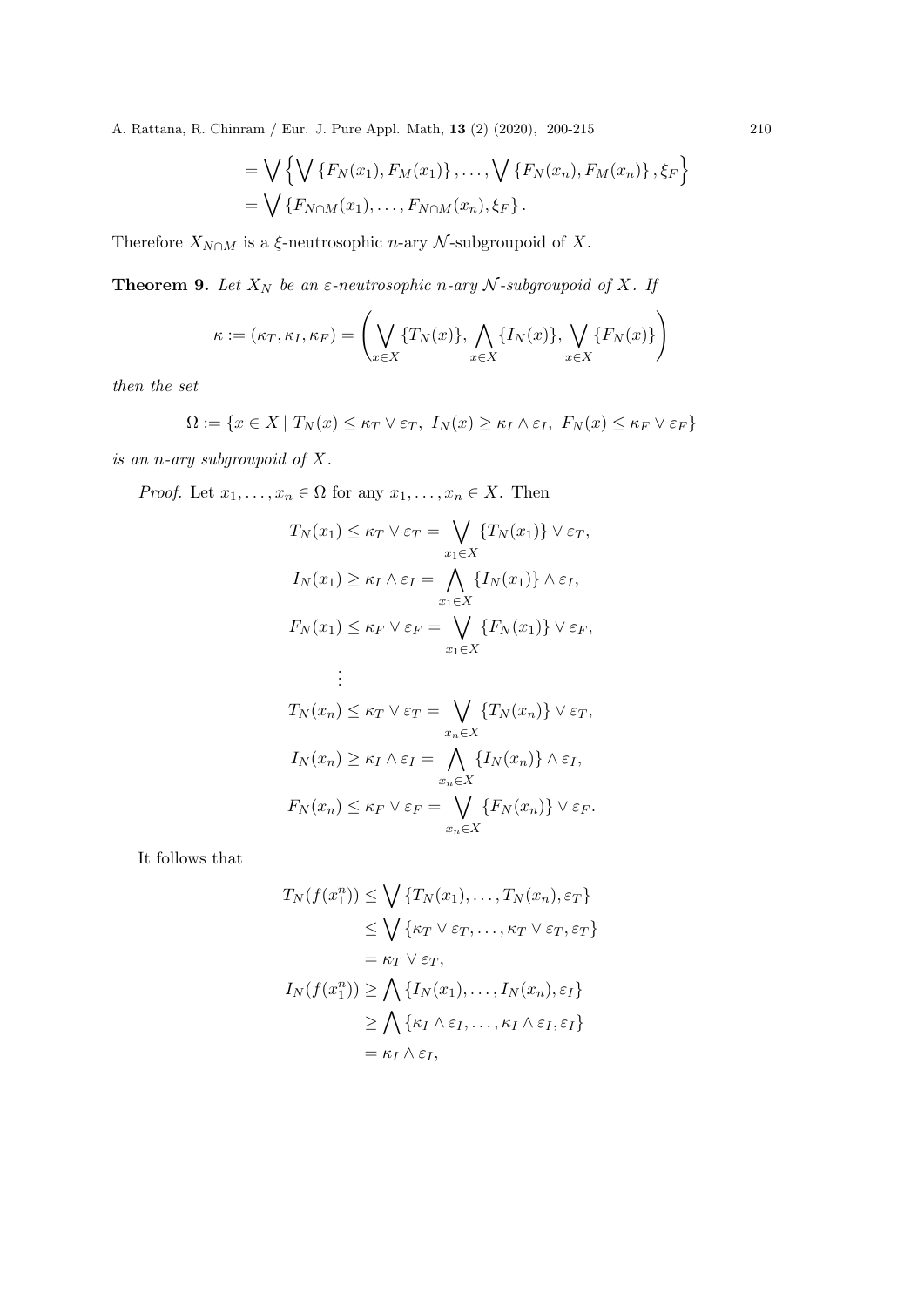$$
F_N(f(x_1^n)) \le \bigvee \{F_N(x_1), \dots, F_N(x_n), \varepsilon_F\}
$$
  
\n
$$
\le \bigvee \{\kappa_F \vee \varepsilon_F, \dots, \kappa_F \vee \varepsilon_F, \varepsilon_F\}
$$
  
\n
$$
= \kappa_F \vee \varepsilon_F,
$$

Then  $f(x_1^n) \in \Omega$ . Hence  $\Omega$  is an *n*-ary subgroupoid of X.

Let X and Y be sets,  $g: X \to Y$  be a function,  $Y_N := \frac{Y}{(T - I)}$  $\frac{1}{(T_N, I_N, F_N)}$  be a neutrosophic  ${\cal N}\text{-structure over }Y\text{ with }\varepsilon=(\varepsilon_T,\varepsilon_I,\varepsilon_F).$  An  $\varepsilon\text{-neutrosophic }\mathcal{N}\text{-structure over }X$  is defined by  $X_N^{\varepsilon} := \frac{X}{\sqrt{T^{\varepsilon} - I^{\varepsilon}}}$  $\frac{1}{(T_N^{\varepsilon}, I_N^{\varepsilon}, F_N^{\varepsilon})}$  where

$$
T_N^\varepsilon: X \to [-1,0], x \mapsto \vee \{T_N(g(x)), \varepsilon_T\},
$$
  
\n
$$
I_N^\varepsilon: X \to [-1,0], x \mapsto \wedge \{I_N(g(x)), \varepsilon_I\},
$$
  
\n
$$
F_N^\varepsilon: X \to [-1,0], x \mapsto \vee \{F_N(g(x)), \varepsilon_F\}.
$$

**Theorem 10.** Let X, Y be two n-ary groupoids and  $g: X \to Y$  be a homomorphism. If a neutrosophic N-structure  $Y_N := \frac{Y}{(T - I)}$  $\frac{1}{(T_N, I_N, F_N)}$  over Y is an  $\varepsilon$ -neutrosophic n-ary Nsubgroupoid of Y, then  $X_N^{\varepsilon} := \frac{X}{\sqrt{T^{\varepsilon} - I^{\varepsilon}}}$  $\frac{1}{(T_N^{\varepsilon}, I_N^{\varepsilon}, F_N^{\varepsilon})}$  is an  $\varepsilon$ -neutrosophic n-ary N-subgroupoid of  $X$ .

*Proof.* For any  $x_1, \ldots, x_n \in X$ , we have

$$
T_N^{\varepsilon}(f(x_1^n)) = \bigvee \{T_N(g(f(x_1^n))), \varepsilon_T\}
$$
  
\n
$$
= \bigvee \{T_N(g(x_1) \dots g(x_n)), \varepsilon_T\}
$$
  
\n
$$
\leq \bigvee \{\bigvee \{T_N(g(x_1)), \dots, T_N(g(x_n)), \varepsilon_T\}, \varepsilon_T\}
$$
  
\n
$$
= \bigvee \{\bigvee \{T_N(g(x_1)), \varepsilon_T\}, \dots, \bigvee \{T_N(g(x_n)), \varepsilon_T\}, \varepsilon_T\}
$$
  
\n
$$
= \bigvee \{T_N^{\varepsilon}(x_1), \dots, T_N^{\varepsilon}(x_n), \varepsilon_T\},
$$
  
\n
$$
I_N^{\varepsilon}(f(x_1^n)) = \bigwedge \{I_N(g(f(x_1^n))), \varepsilon_I\}
$$
  
\n
$$
= \bigwedge \{I_N(g(x_1) \dots g(x_n)), \varepsilon_I\}
$$
  
\n
$$
\geq \bigwedge \{\bigwedge \{I_N(g(x_1)), \dots, I_N(g(x_n)), \varepsilon_I\}, \varepsilon_I\}
$$
  
\n
$$
= \bigwedge \{\bigwedge \{I_N(g(x_1)), \varepsilon_I\}, \dots, \bigwedge \{I_N(g(x_n)), \varepsilon_I\}, \varepsilon_I\}
$$
  
\n
$$
= \bigwedge \{I_N^{\varepsilon}(x_1), \dots, I_N^{\varepsilon}(x_n), \varepsilon_I\},
$$
  
\n
$$
F_N^{\varepsilon}(f(x_1^n)) = \bigvee \{F_N(g(f(x_1^n))), \varepsilon_F\}
$$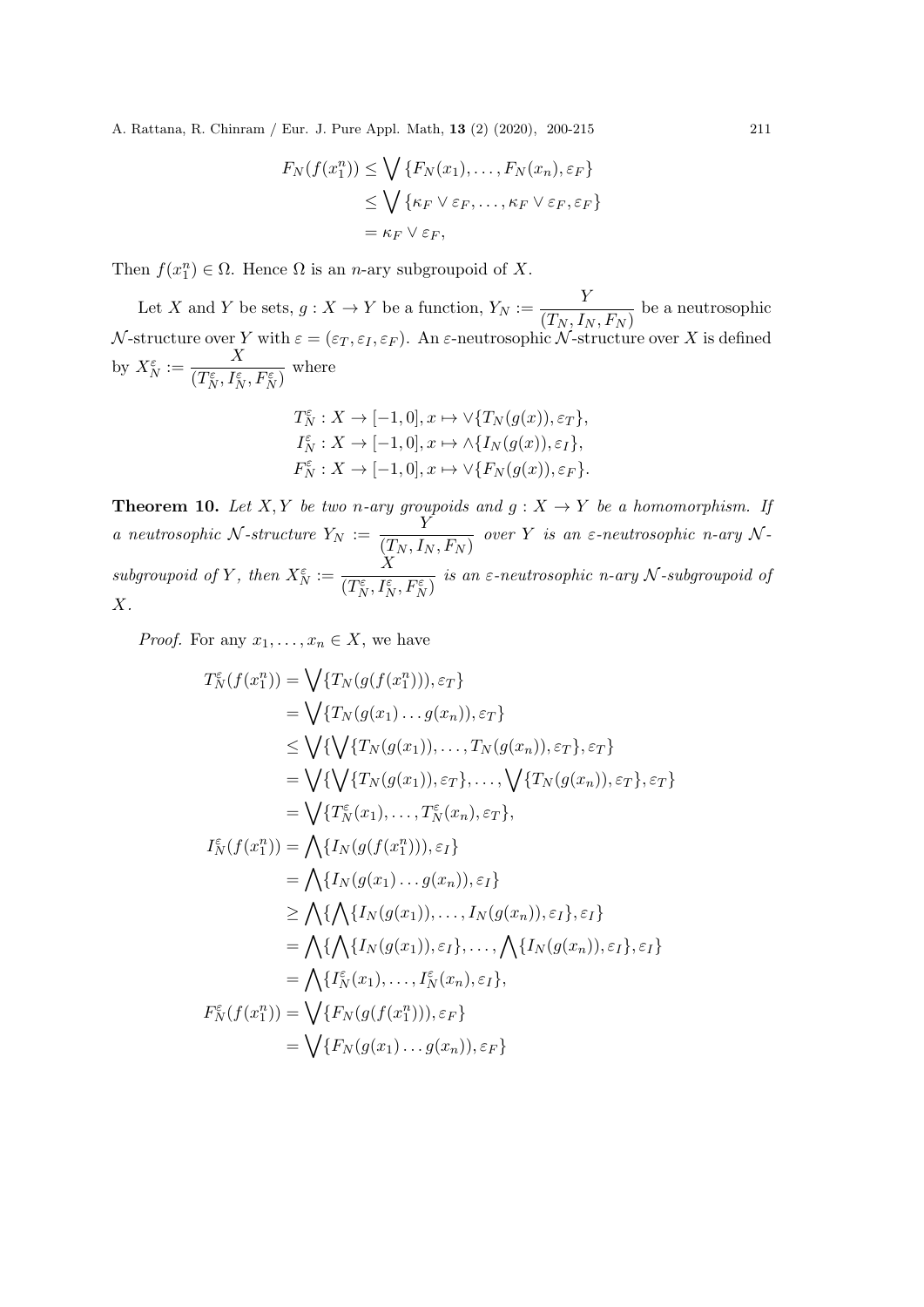$$
\leq \bigvee \{ \bigvee \{ F_N(g(x_1)), \dots, F_N(g(x_n)), \varepsilon_F \}, \varepsilon_F \}
$$
\n
$$
= \bigvee \{ \bigvee \{ F_N(g(x_1)), \varepsilon_F \}, \dots, \bigvee \{ F_N(g(x_n)), \varepsilon_F \}, \varepsilon_F \}
$$
\n
$$
= \bigvee \{ F_N^{\varepsilon}(x_1), \dots, F_N^{\varepsilon}(x_n), \varepsilon_F \}.
$$

Therefore  $X_N^{\varepsilon} := \frac{X}{\sqrt{T^{\varepsilon} - I^{\varepsilon}}}$  $\frac{1}{(T_N^{\varepsilon}, I_N^{\varepsilon}, F_N^{\varepsilon})}$  is an  $\varepsilon$ -neutrosophic *n*-ary *N*-subgroupoid of *X*.

Let X, Y be two sets and  $g: X \to Y$  be a function. If  $Y_M := \frac{Y}{\sqrt{T+I}}$  $\frac{1}{(T_M, I_M, F_M)}$  is a neutrosophic N-structure over Y, then the preimage of  $Y_M$  under g is a neutrosophic  $\mathcal N$ -structure over X defined by

$$
g^{-1}(Y_M) := \frac{X}{(g^{-1}(T_M), g^{-1}(I_M), g^{-1}(F_M))}
$$

where  $g^{-1}(T_M)(x) = T_M(g(x)), g^{-1}(I_M)(x) = I_M(g(x)),$  and  $g^{-1}(F_M)(x) = F_M(g(x))$  for all  $x \in X$ .

**Theorem 11.** Let X, Y be two n-ary groupoids and  $g: X \to Y$  be a homomorphism. If  $Y_M := \frac{Y}{\sqrt{T} - I}$  $\overline{(T_M, I_M, F_M)}$  is a neutrosophic n-ary N-subgroupoid of Y, then the preimage of  $Y_M$  under  $g$ ,

$$
g^{-1}(Y_M) = \frac{X}{(g^{-1}(T_M), g^{-1}(I_M), g^{-1}(F_M))},
$$

is a neutrosophic n-ary  $N$ -subgroupoid of X.

*Proof.* For any  $x_1, \ldots, x_n \in X$ , we have

$$
g^{-1}(T_M)(f(x_1^n)) = T_M(g(f(x_1^n))) = T_M(g(x_1) \dots g(x_n))
$$
  
\n
$$
\leq \bigvee \{T_M(g(x_1)), \dots, T_M(g(x_n))\}
$$
  
\n
$$
= \bigvee \{g^{-1}(T_M)(x_1), \dots, g^{-1}(T_M)(x_n)\},
$$
  
\n
$$
g^{-1}(I_M)(f(x_1^n)) = I_M(g(f(x_1^n))) = I_M(g(x_1) \dots g(x_n))
$$
  
\n
$$
\geq \bigwedge \{I_M(g(x_1)), \dots, I_M(g(x_n))\}
$$
  
\n
$$
= \bigwedge \{g^{-1}(I_M)(x_1), \dots, g^{-1}(I_M)(x_n)\},
$$
  
\n
$$
g^{-1}(F_M)(f(x_1^n)) = F_M(g(f(x_1^n))) = F_M(g(x_1) \dots g(x_n))
$$
  
\n
$$
\leq \bigvee \{F_M(g(x_1)), \dots, F_M(g(x_n))\}
$$
  
\n
$$
= \bigvee \{g^{-1}(F_M)(x_1), \dots, g^{-1}(F_M)(x_n)\}.
$$

Therefore  $g^{-1}(Y_M)$  is a neutrosophic *n*-ary  $\mathcal N$ -subgroupoid of X.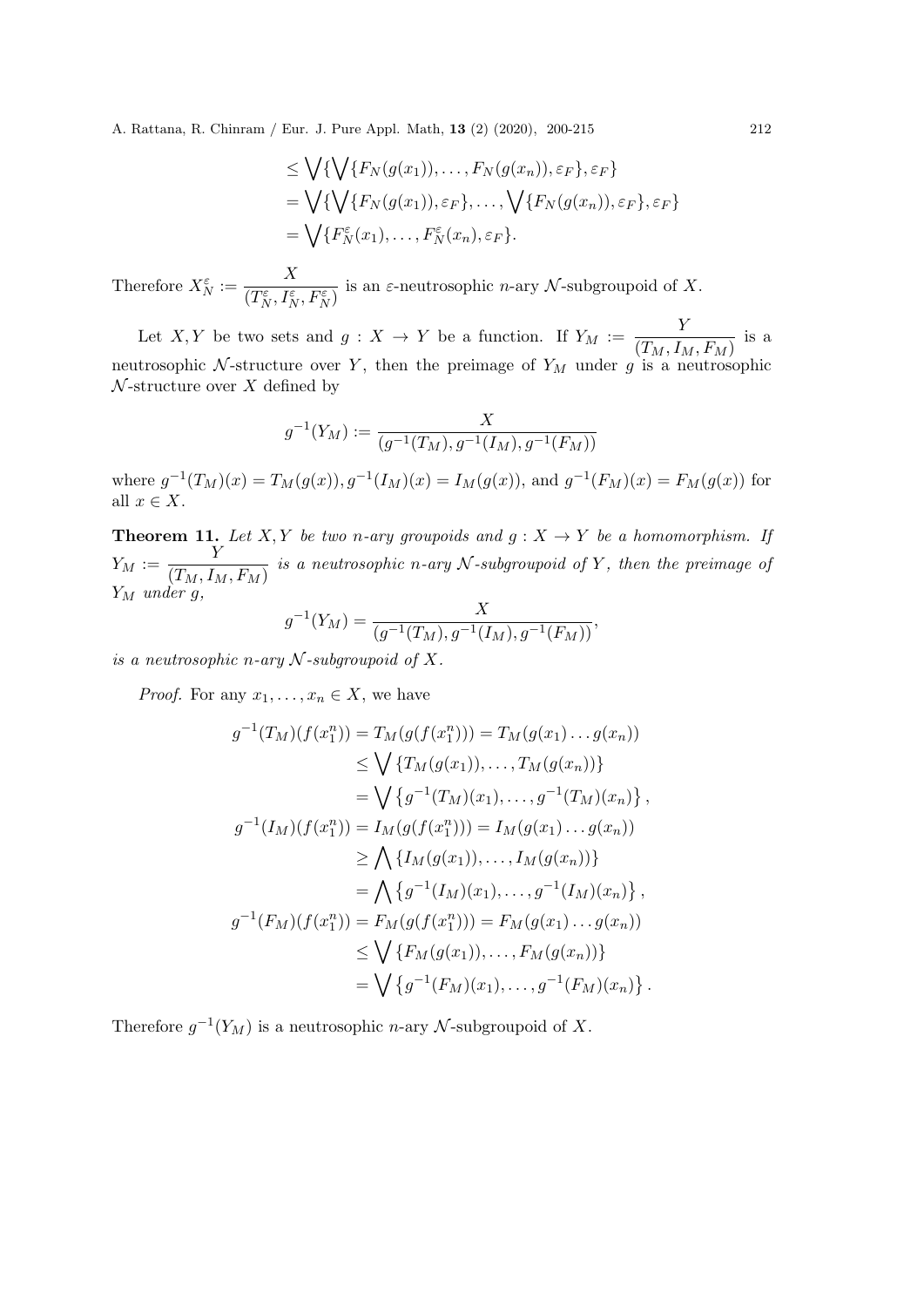Let X, Y be two sets and  $g: X \to Y$  be an onto function. If  $X_N := \frac{X}{(T - I)}$  $(T_N, I_N, F_N)$ is a neutrosophic N-structure over X, then the image of  $X_N$  under g is a neutrosophic  $\mathcal N$ -structure over Y defined by

$$
g(X_N) := \frac{Y}{(g(T_N), g(I_N), g(F_N))}
$$

where

$$
g(T_N)(y) = \bigwedge_{x \in g^{-1}(y)} T_N(x),
$$

$$
g(I_N)(y) = \bigvee_{x \in g^{-1}(y)} I_N(x),
$$

$$
g(F_N)(y) = \bigwedge_{x \in g^{-1}(y)} F_N(x).
$$

**Theorem 12.** Let X, Y be two n-ary groupoids and let  $g: X \rightarrow Y$  be an onto homomorphism. Let  $X_N := \frac{X}{(T - I)}$  $\frac{1}{(T_N, I_N, F_N)}$  be a neutrosophic N-structure of X such that for all  $A \subseteq X$ , there is  $x_0 \in A$  such that

$$
T_N(x_0) = \bigwedge_{z \in A} T_N(z), \qquad I_N(x_0) = \bigvee_{z \in A} I_N(z), \qquad F_N(x_0) = \bigwedge_{z \in A} F_N(z).
$$

If  $X_N$  is a neutrosophic n-ary N-subgroupoid of X, then the image of  $X_N$  under g,

$$
g(X_N) = \frac{Y}{(g(T_N), g(I_N), g(F_N))},
$$

is a neutrosophic n-ary  $N$ -subgroupoid of Y.

Proof. Let

$$
g(X_N) = \frac{Y}{(g(T_N), g(I_N), g(F_N))}
$$

be the image of  $X_N$  under g. Let  $y_1, \ldots, y_n \in Y$ . Then  $g^{-1}(y_1) \neq \emptyset, \ldots, g^{-1}(y_n) \neq \emptyset$  in X which implies that there are  $x_{y_1} \in g^{-1}(y_1), \ldots, x_{y_n} \in g^{-1}(y_n)$  such that

$$
T_N(x_{y_1}) = \bigwedge_{z_1 \in g^{-1}(y_1)} T_N(z_1), \ I_N(x_{y_1}) = \bigvee_{z_1 \in g^{-1}(y_1)} I_N(z_1), \ F_N(x_{y_1}) = \bigwedge_{z_1 \in g^{-1}(y_1)} F_N(z_1),
$$
  
\n
$$
\vdots
$$
  
\n
$$
T_N(x_{y_n}) = \bigwedge_{z_n \in g^{-1}(y_n)} T_N(z_n), \ I_N(x_{y_n}) = \bigvee_{z_n \in g^{-1}(y_n)} I_N(z_n), \ F_N(x_{y_n}) = \bigwedge_{z_n \in g^{-1}(y_n)} F_N(z_n).
$$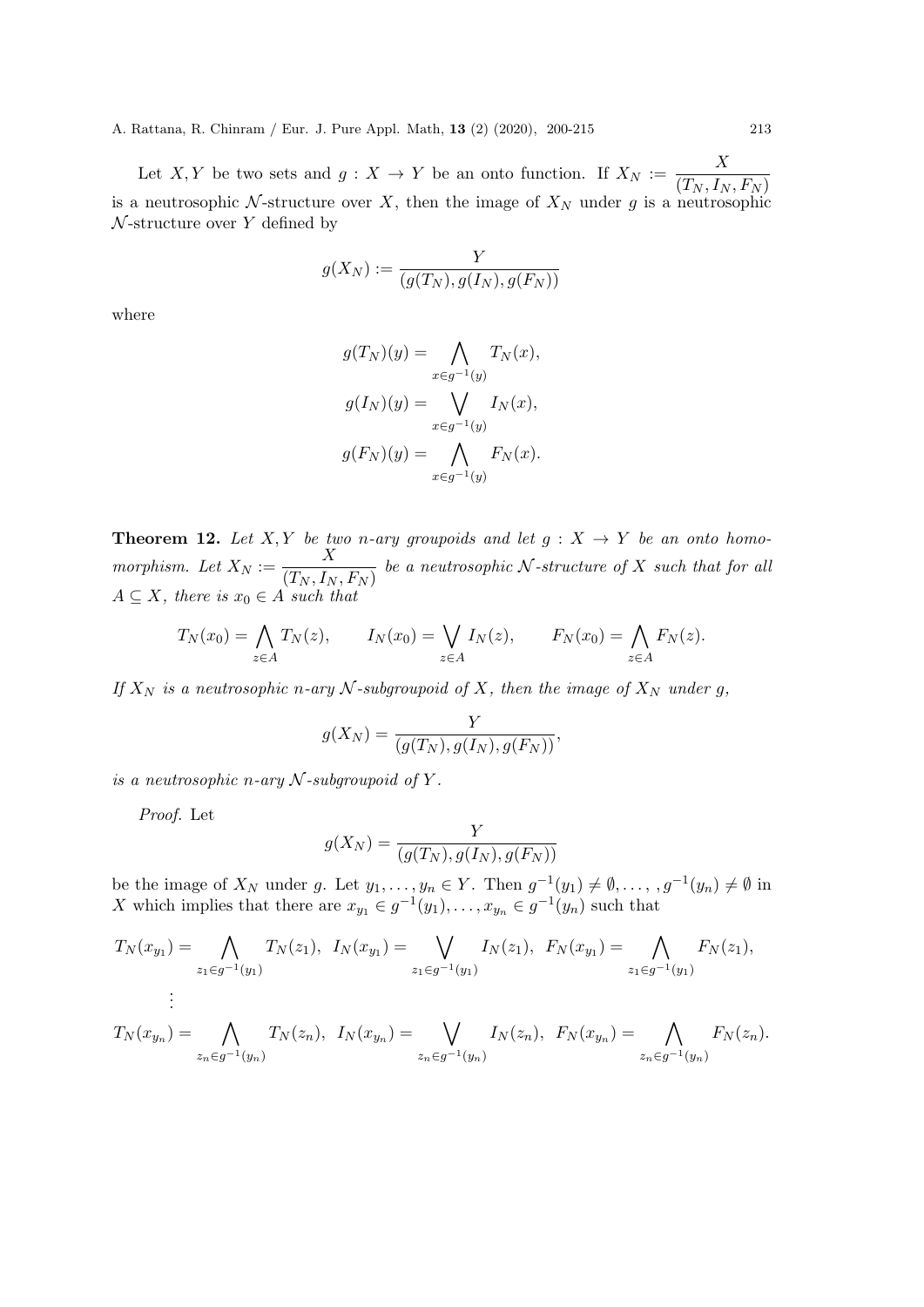Hence

$$
g(T_N)(y_1^n) = \bigwedge_{x \in g^{-1}(y_1^n)} T_N(x) \le T_N(x_{y_1} \dots x_{y_n})
$$
  
\n
$$
\le \bigvee \{T_N(x_{y_1}), \dots, T_N(x_{y_n})\}
$$
  
\n
$$
= \bigvee \left\{\bigwedge_{z_1 \in g^{-1}(y_1)} T_N(z_1), \dots, \bigwedge_{z_n \in g^{-1}(y_n)} T_N(z_n)\right\}
$$
  
\n
$$
= \bigvee \{g(T_N)(y_1), \dots, g(T_N)(y_n)\},
$$
  
\n
$$
g(I_N)(y_1^n) = \bigvee_{x \in g^{-1}(y_1^n)} I_N(x) \ge I_N(x_{y_1} \dots x_{y_n})
$$
  
\n
$$
\ge \bigwedge \{I_N(x_{y_1}), \dots, I_N(x_{y_n})\}
$$
  
\n
$$
= \bigwedge \left\{\bigvee_{z_1 \in g^{-1}(y_1)} I_N(z_1), \dots, \bigvee_{z_n \in g^{-1}(y_n)} I_N(z_n)\right\}
$$
  
\n
$$
= \bigwedge \{g(I_N)(y_1), \dots, g(I_N)(y_n)\},
$$
  
\n
$$
g(F_N)(y_1^n) = \bigwedge_{x \in g^{-1}(y_1^n)} F_N(x) \le F_N(x_{y_1} \dots x_{y_n})
$$
  
\n
$$
= \bigvee \left\{\bigwedge_{z_1 \in g^{-1}(y_1)} F_N(z_1), \dots, \bigwedge_{z_n \in g^{-1}(y_n)} F_N(z_n)\right\}
$$
  
\n
$$
= \bigvee \{g(F_N)(y_1), \dots, g(F_N)(y_n)\}.
$$

Hence  $g(X_N)$  is a neutrosophic *n*-ary  $\mathcal N$ -subgroupoid of Y.

# 4. Conclusions

We have studied the neutrosophic  $N$ -structure and applied it to *n*-ary groupoids. We also investigated the notion of neutrosophic  $N$ -structures in *n*-ary groupoids and showed some properties. We have investigated the conditions for neutrosophic  $N$ -structures to be neutrosophic  $n$ -ary  $\mathcal N$ -subgroupiods. A neutrosophic  $\mathcal N$ -product has been introduced. In addition, we have introduced neutrosophic n-ary  $\mathcal N$ -subgroupoids,  $\varepsilon$ -neutrosophic n-ary  $\mathcal N$ -subgroupoids and shown the relation between *n*-ary subgroupoids and neutrosophic  $n$ -ary  $\mathcal N$ -subgroupoids. Finally, we showed that the homomorphic preimage of the neutrosophic *n*-ary  $N$ -subgroupoids is a neutrosophic *n*-ary  $N$ -subgroupoids and the onto